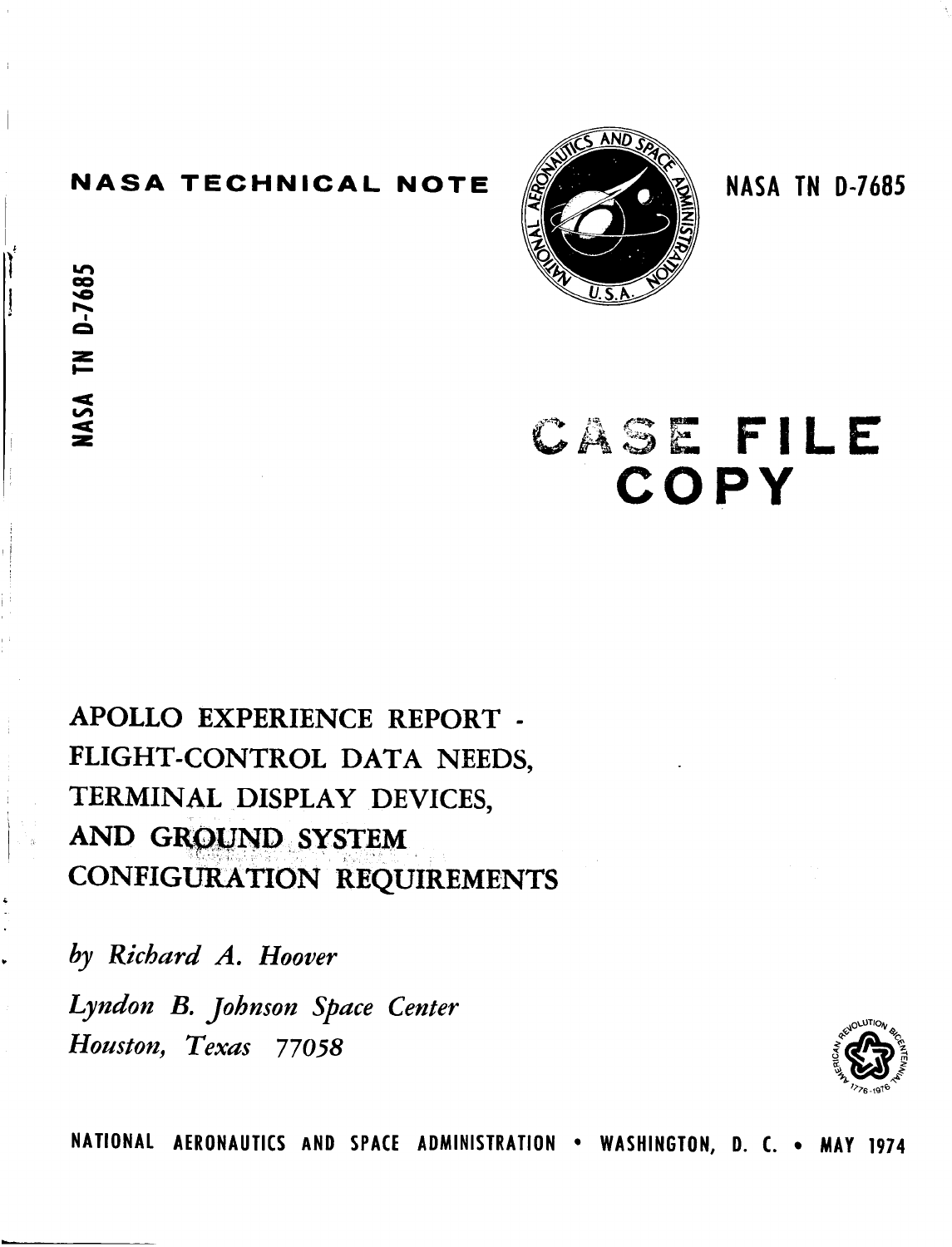| 1. Report No.                                                                                                                                                                                 | 2. Government Accession No.          |                            | 3. Recipient's Catalog No.            |           |
|-----------------------------------------------------------------------------------------------------------------------------------------------------------------------------------------------|--------------------------------------|----------------------------|---------------------------------------|-----------|
| TN D-7685                                                                                                                                                                                     |                                      |                            |                                       |           |
| 4. Title and Subtitle                                                                                                                                                                         |                                      |                            | 5. Report Date                        |           |
| APOLLO EXPERIENCE REPORT                                                                                                                                                                      |                                      |                            | May 1974                              |           |
| FLIGHT-CONTROL DATA NEEDS, TERMINAL DISPLAY DEVICES,<br>AND GROUND SYSTEM CONFIGURATION REQUIREMENTS                                                                                          |                                      |                            | 6. Performing Organization Code       |           |
| 7. Author(s)                                                                                                                                                                                  |                                      |                            | 8. Performing Organization Report No. |           |
| Richard A. Hoover, JSC                                                                                                                                                                        |                                      |                            | <b>JSC S-396</b><br>10. Work Unit No. |           |
| 9. Performing Organization Name and Address                                                                                                                                                   |                                      |                            | $956 - 22 - 00 - 00 - 72$             |           |
| Lyndon B. Johnson Space Center<br>Houston, Texas 77058                                                                                                                                        |                                      |                            | 11. Contract or Grant No.             |           |
|                                                                                                                                                                                               |                                      |                            | 13. Type of Report and Period Covered |           |
| 12. Sponsoring Agency Name and Address                                                                                                                                                        |                                      |                            | Technical Note                        |           |
| National Aeronautics and Space Administration<br>Washington, D.C. 20546                                                                                                                       |                                      |                            | 14. Sponsoring Agency Code            |           |
| 15. Supplementary Notes                                                                                                                                                                       |                                      |                            |                                       |           |
|                                                                                                                                                                                               |                                      |                            |                                       |           |
| 16. Abstract                                                                                                                                                                                  |                                      |                            |                                       |           |
| The development of flight-control facilities for the Apollo Program is reviewed from the viewpoint                                                                                            |                                      |                            |                                       |           |
| of the user organization. These facilities are treated in three categories: data systems, ground-                                                                                             |                                      |                            |                                       |           |
| based display and control systems, and configuration management. The effects of certain Apollo<br>Program factors on the selection, sizing, and configuration management of these systems are |                                      |                            |                                       |           |
| discussed. Recommendations are made regarding improvement of the systems and the reduction                                                                                                    |                                      |                            |                                       |           |
| of system sensitivity to the program factors.                                                                                                                                                 |                                      |                            |                                       |           |
|                                                                                                                                                                                               |                                      |                            |                                       |           |
|                                                                                                                                                                                               |                                      |                            |                                       |           |
|                                                                                                                                                                                               |                                      |                            |                                       |           |
|                                                                                                                                                                                               |                                      |                            |                                       |           |
|                                                                                                                                                                                               |                                      |                            |                                       |           |
|                                                                                                                                                                                               |                                      |                            |                                       |           |
|                                                                                                                                                                                               |                                      |                            |                                       |           |
|                                                                                                                                                                                               |                                      |                            |                                       |           |
|                                                                                                                                                                                               |                                      |                            |                                       |           |
|                                                                                                                                                                                               |                                      |                            |                                       |           |
|                                                                                                                                                                                               |                                      |                            |                                       |           |
|                                                                                                                                                                                               |                                      |                            |                                       |           |
|                                                                                                                                                                                               |                                      |                            |                                       |           |
|                                                                                                                                                                                               |                                      |                            |                                       |           |
|                                                                                                                                                                                               |                                      |                            |                                       |           |
|                                                                                                                                                                                               |                                      |                            |                                       |           |
| 17. Key Words (Suggested by Author(s))                                                                                                                                                        |                                      | 18. Distribution Statement |                                       |           |
| Real-Time Operation                                                                                                                                                                           |                                      | Subject Category 31        |                                       |           |
| Ground-Based Control                                                                                                                                                                          |                                      |                            |                                       |           |
| Ground Support Equipment                                                                                                                                                                      |                                      |                            |                                       |           |
| Inflight Monitoring<br>Consoles                                                                                                                                                               | Computer-Driven Television           |                            |                                       |           |
| 19. Security Classif. (of this report)                                                                                                                                                        | 20. Security Classif. (of this page) |                            | 21. No. of Pages                      | 22. Price |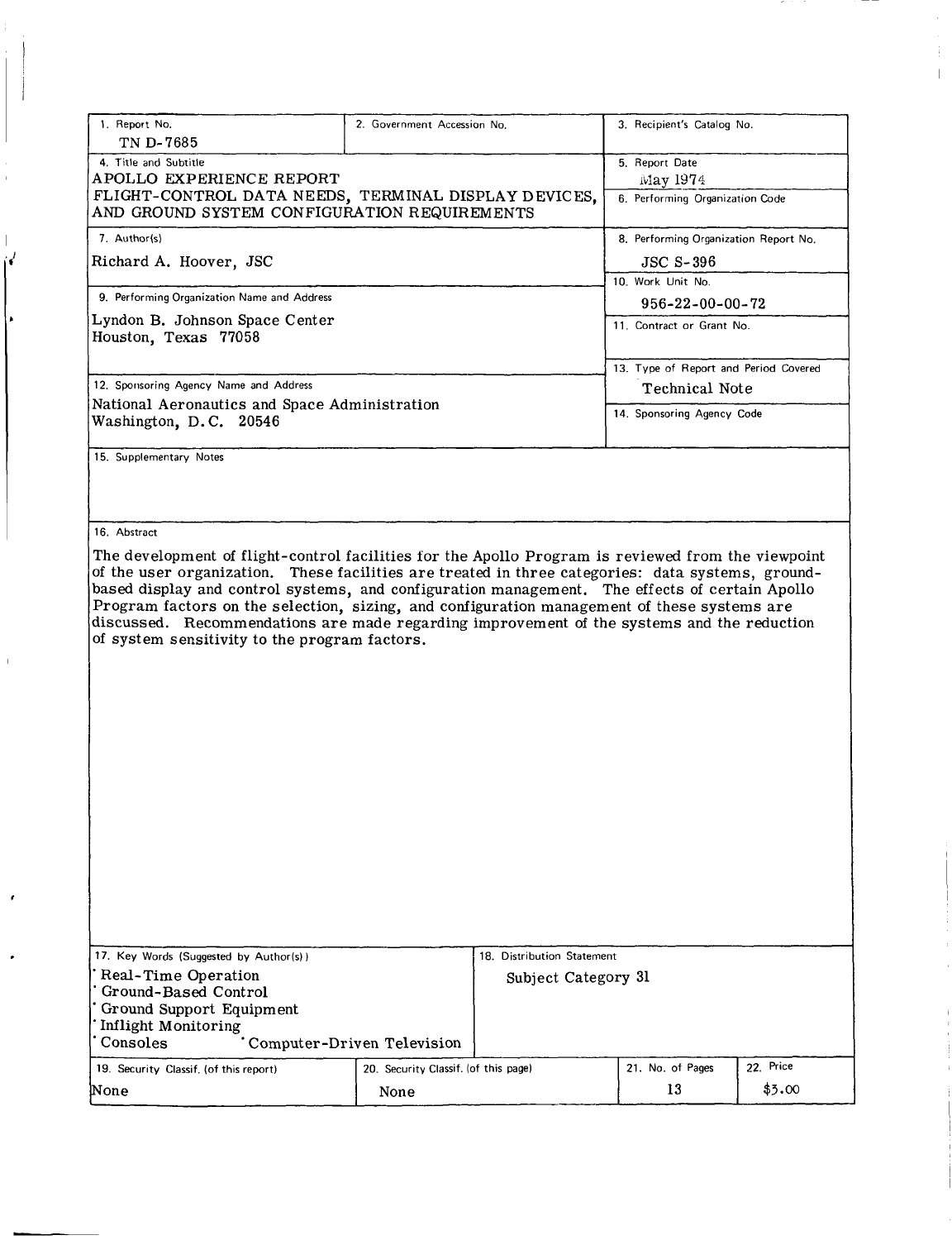# APOLLO EXPERIENCE REPORT FLI GHT-CONTROL DATA NEEDS, TERM1 NAL DISPLAY DEVICES, AND GROUND SYSTEM CONFI GURATION REQUIREMENTS

*li* 

### By Richard A. Hoover Lyndon B. Johnson Space Center

#### **SUMMARY**

The successful accomplishment of the Apollo Program objectives depended to a large extent on the mission control and monitoring provided by the flight-control team merly the Manned Spacecraft Center). Therefore, a major flight-operations activity has been the development of flight-control facilities. These facilities are viewed by the user organization in terms of data needs, the selection of ground-based display and control systems, and the management of the configuration of these systems to meet the data needs. The relationships between certain program factors and this development, selection, and management process are reviewed in this report. located in the mission control center at the NASA Lyndon B. Johnson Space Center (for-

The most significant Apollo Program factors are the developmental nature of the flight program, the number of mission phases, the level of activity in each mission phase, the number of vehicles, and the launch intervals. The sizing and loading of the ground-based systems were affected by all these factors. However, the two concepts significant in reducing the sensitivity of the ground-based systems to these factors were based on establishing a balance between general-purpose and special-purpose display and control systems and displaying a small amount of data with rapid access to all other data. The configuration-requirement leadtimes were also dependent on all the factors, especially the launch interval. Long leadtimes for configuration requirements combined with short launch intervals represented a major problem in configuration-requirement management. Two methods are recommended for leadtime reduction without compromising flight-control effectiveness.

#### **INTRODUCTION**

This report covers experience gained during the Apollo Program with the ground system used to support the flight-control function. The concept of centralized control has been applied to every manned space flight program since Project Mercury, but the ability to achieve centralized control from a facility standpoint has been limited by the worldwide communications bandwidth and reliability constraints. Because of these con straints, manned sites equipped with voice and teletype communications to the mission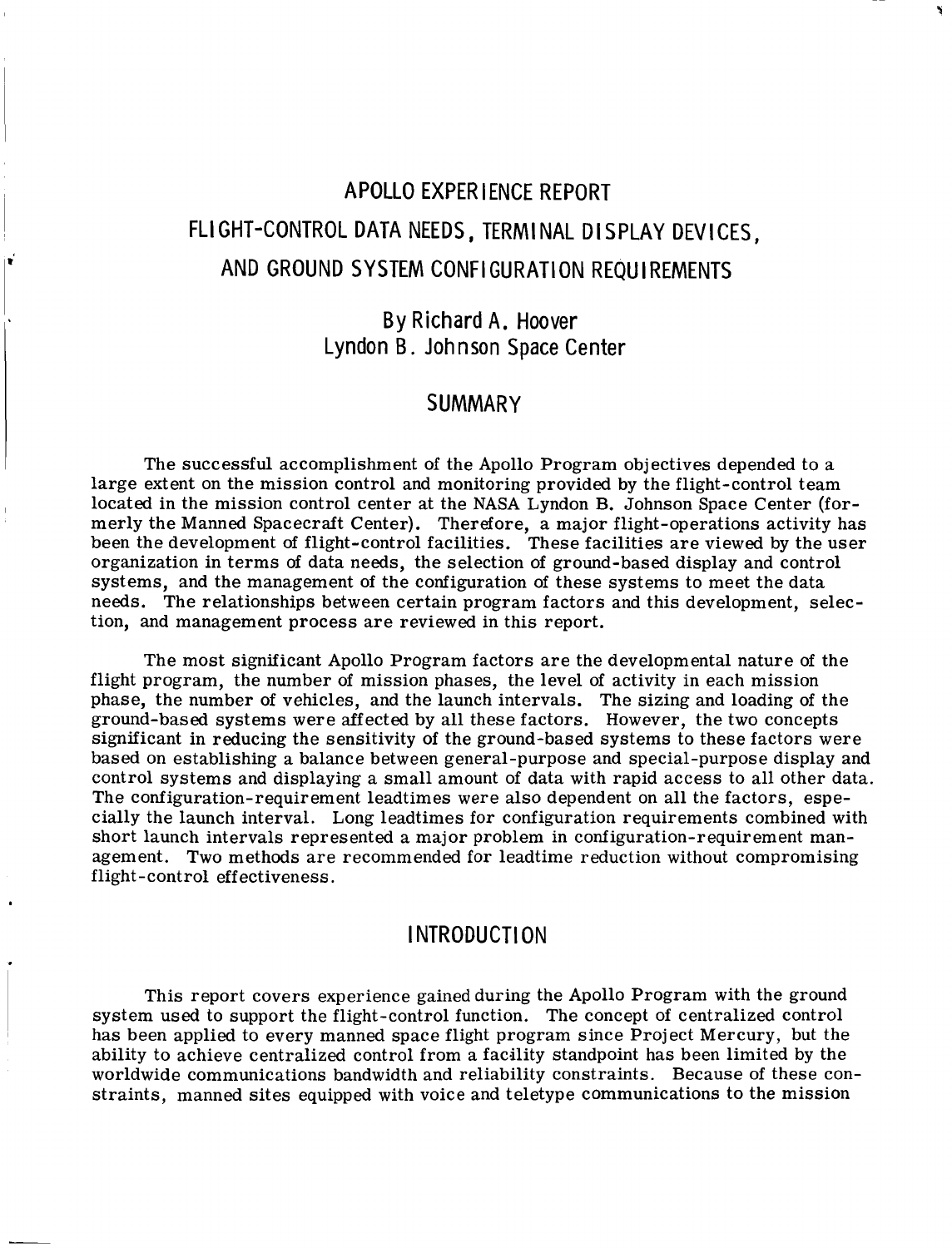control center (MCC) were used extensively during Project Mercury and the Gemini Program. If time permitted, all decisions and actions were approved by a centralized mission-control team located in the MCC; the remote-site team relayed decisions and implemented approved actions. However, if time did not permit, the remote-site team could take action and make decisions based on mission rules that were established premission. Early in the Apollo Program, the approach of centralized control included both manned and unmanned remote sites. This dual approach necessitated two unique sets of remote-site computer programs. The programs for the unmanned sites provided craft from the MCC, where reliable communications could be provided. The programs for the manned sites provided displays of telemetry and tracking data and local command control to flight-control personnel located at the site. This approach imposed a heavy program-development, checkout, and maintenance workload. The results were elimination of many desirable requirements, late delivery of the programs to the sites, and degraded reliability. When communication satellites became operational before the Apollo **5** mission, reliable worldwide communications were available; therefore, manned remote sites were eliminated for the remainder of the Apollo Program. high-speed telemetry and tracking data to the MCC and command control of the space-

**t** 

#### FLI GHT-CONTROL DATA NEEDS

The instantaneous bandwidth of the combined vehicle telemetry downlinks (i. e., 100 to 200 kbps) greatly exceeded the flight-control data needs; therefore, the concept of "display a few parameters at a time with rapid access to all others" was adopted and applied to the data flow from the remote sites to the MCC and to the data display in the MCC. The data-flow system provided a library of data-flow formats (each format containing a maximum of **2.24** kilobits of vehicle telemetry data) from the remote sites to the MCC (table I). The formatting technique used was a combination of vehicle selection, parameter selection, and sample-rate reduction techniques.

During the first few Earth-orbital missions, involving only a booster and either the command and service module (CSM) or the lunar module (LM), only one high-speed data format at a time was required from each remote site. During the lunar missions, the need was increased to two simultaneous high-speed data formats from each remote site. This change was a result of the two new high-activity phases: the lunar-landing and the lunar-launch phases, in which both the CSM and LM were active. High-speed data-format-selection control was exercised from the MCC.

The concept of "display a few parameters at a time with rapid access to all others" was also applied to the computer-driven television (TV) displays. The parameters that were available from high-speed data formats at the MCC were placed on computer-driven TV display formats so that only a few display formats had to be displayed at a given time.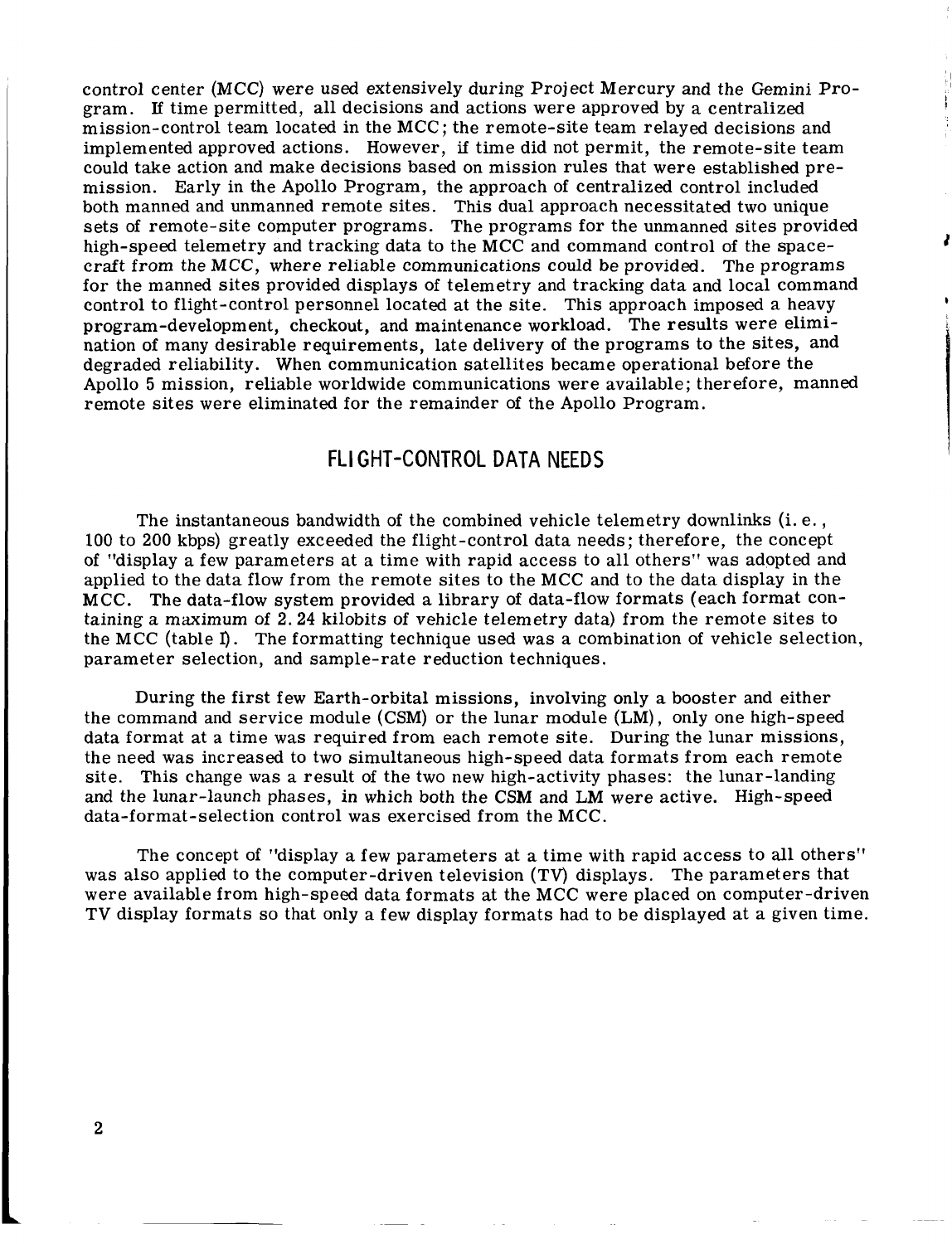| Format name                                        | Vehicle format bit rate, bps |          |          |  |
|----------------------------------------------------|------------------------------|----------|----------|--|
|                                                    | SLV <sup>a</sup>             | CSM      | LM       |  |
| SLV/CSM backup                                     | 1075                         | 1075     | $\bf{0}$ |  |
| SLV launch                                         | 2150                         | 0        | $\bf{0}$ |  |
| LM only                                            | 0                            | 0        | 2240     |  |
| CSM and LM PCM <sup>b</sup> (no OBC <sup>C</sup> ) | $\Omega$                     | 950      | 1150     |  |
| CSM and LM backup                                  | 0                            | 1050     | 1150     |  |
| CSM maneuver and LM coast                          | $\Omega$                     | 1600     | 640      |  |
| CSM only                                           | $\Omega$                     | 2240     | $\Omega$ |  |
| CSM PCM only (no OBC)                              | 0                            | 2240     | $\Omega$ |  |
| $SPSd$ burn                                        | 0                            | 2240     | $\bf{0}$ |  |
| LM maneuver and CSM coast                          | 0                            | 420      | 1820     |  |
| Erasable memory dump                               | $\bf{0}$                     | (e)      | (e)      |  |
| SLV orbit                                          | 2150                         | $\bf{0}$ | $\Omega$ |  |
| CSM only (Program 22)                              | $\bf{0}$                     | 2240     | $\bf{0}$ |  |
| OBC data                                           | $\Omega$                     | 420      | 1820     |  |

#### TABLE I. - DATA-FLOW FORMAT CONSTRAINTS

a<sub>Saturn</sub> launch vehicle.

 $<sup>b</sup>$ Pulse code modulation.</sup>

**<sup>C</sup>**Onboard computer.

 $\mathbf{r}$ 

d<br>Service propulsion system.

e Optimum manner of formatting determined by implementing organization.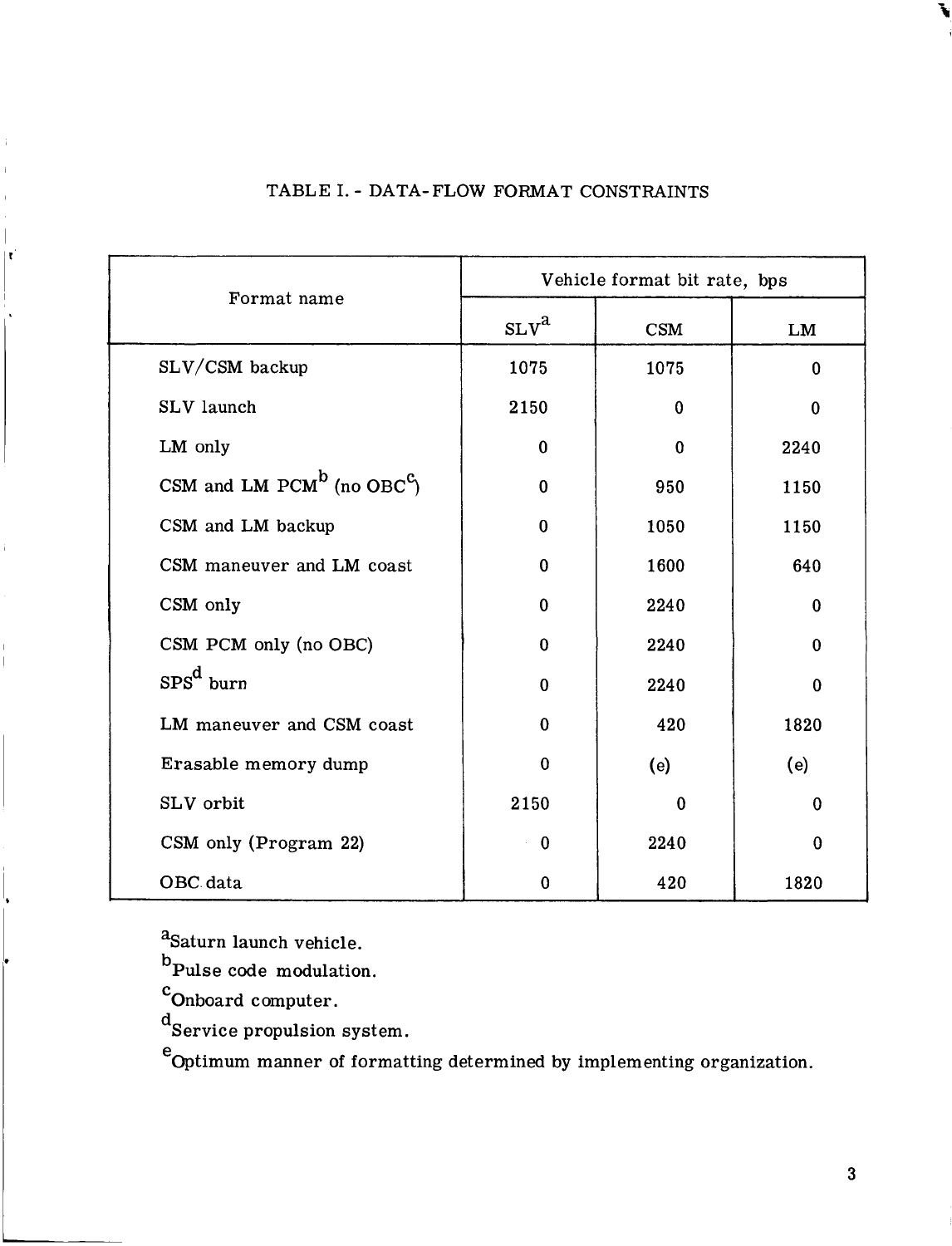#### SELECTION OF TERMINAL DISPLAY DEVICES

,

**I** 

#### Balance of General-Purpose and Special-Purpose Display Devices

The concept of a general-purpose display device such as TV was adopted to allow  $\frac{1}{2}$ large variations in display-presentation techniques and to provide access to large amounts of data in a small console area. The limitations of any general-purpose device for special applications were recognized. Therefore, the general-purpose devices were augmented by the use of special-purpose display devices to provide such characteristics as high sample rate, high accuracy, attention getting, and time histories. This concept of a balance between general-purpose and special-purpose display devices was very useful in both the Gemini and Apollo Programs. The choice of what balance to use is subjective and is sensitive to the nature of the program being run and to the level of experience with similar functions. As an example of the effect of the experience level, CSM systems monitoring was very similar to previous manned spacecraft monitoring; therefore, the general-purpose TV displays were used extensively. However, scientificexperiment operation for the Apollo lunar surface experiments package (ALSEP) was new to flight control, and unique special-purpose display devices (i. e., drum recorders, multipoint recorders, and meters) were used for experiment-data presentation. **As** experience is gained with scientific-experiment operation, an additional category of general-purpose display devices may be added to the current display system.

#### General-Purpose Display (Television)

The TV display system is the prime general-purpose method of display within the MCC. Analysis of required display characteristics such as clarity and density of data presentation, data sources, distribution of displays, and hardcopying of the data resulted in the choice of the high-resolution TV technique. This selection was based on the ease of distribution and on the types of input information to the display system. Of the five categories of inputs, four were scenic. The inputs are as follows:

1. Computer-driven displays (the only nonscenic type)

**2.** Opaque televiewers (cameras mounted over tables in remote locations within the MCC and used for such manually prepared information as trend plots, drawings, and Flight Plan revisions)

- **3.** External TV (Kennedy Space Center launch TV and spacecraft TV)
- **4.** Reference slide files
- 5. Other cameras within the MCC

These sources are routed through a switching matrix to provide outputs to individual console TV monitors, ceiling-hung TV monitors, and large projection group-display monitors. **Of** these various input sources, the computer-driven displays and the opaque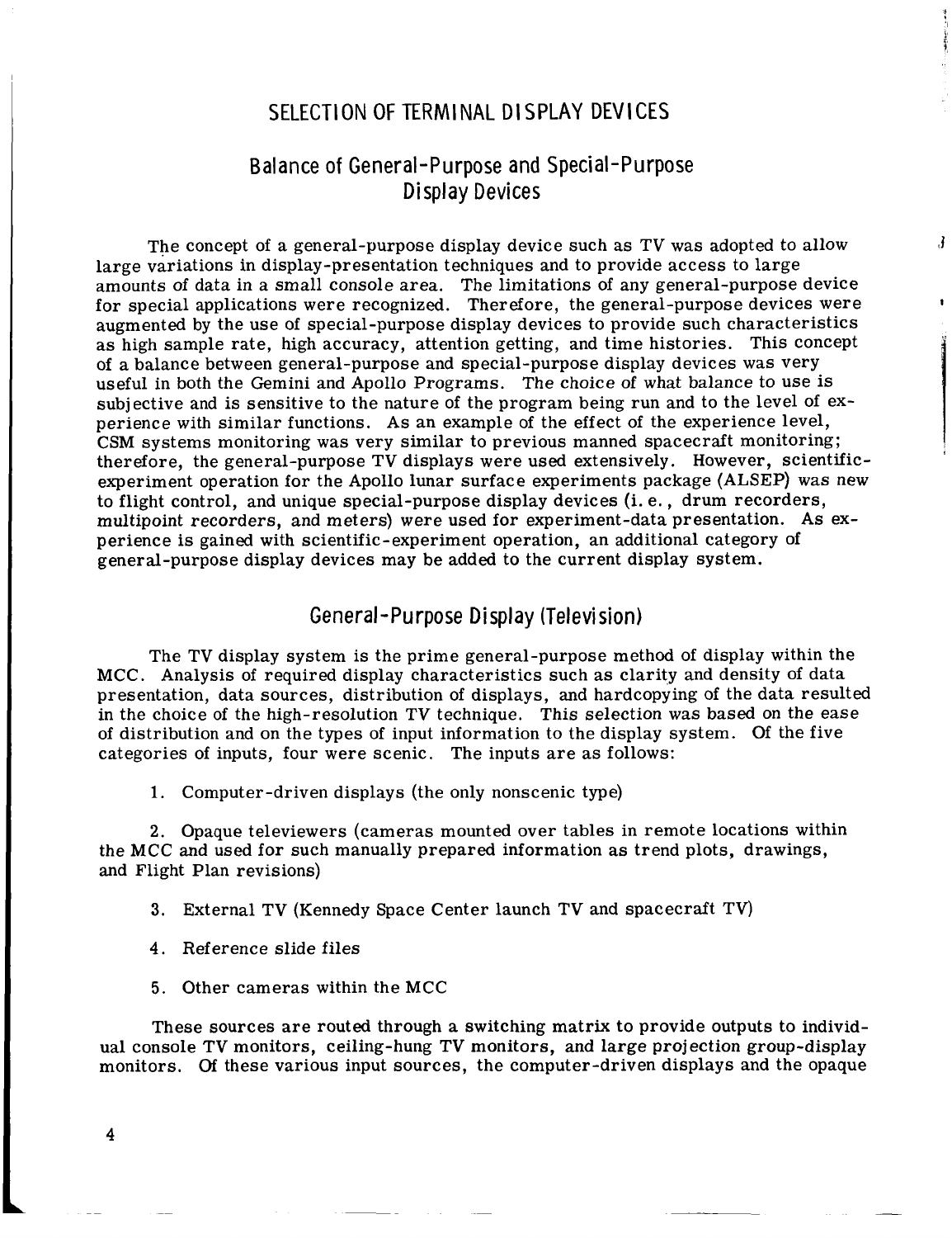televiewers are the most useful. External TV provided a significant addition for the launch and spacecraft TV camera presentations. The reference slide file, designed to provide rapid access to document storage, was of little use because of the constraints placed on text data (i. e., information could not be taken from existing documentation because special text formatting was necessary for TV presentation).

The categories of computer-driven display formats are alphanumeric tabulations, **X-Y** and time-history plots, meter representations, and schematic and dynamic digitaldata combinations. The alphanumeric tabulations, **X-Y** plots, and time-history plots have been used extensively and are considered the most adaptable type presentation for computer-driven TV. The meter representations were eventually deleted from the system because of the poor quality of the display formats. Presentation by a schematic that included dynamic digital data was tried on several occasions. This category proved to be satisfactory from a data-presentation standpoint; however, reconfiguration of the category was very costly when compared to the cost for alphanumeric tabulations. Therefore, this category should not be considered as a standard format category and should be used only in special cases.

×

During the Earth-orbital flights of the Apollo Program, a complement of **28** computer-driven TV channels was sufficient. However, expansion to **36** channels was required for the Apollo lunar-landing missions.

Two control modes were provided for the TV display system. The capabilities are discussed in the following sections.

Display request mode. - An individual console may request a display format; the computer generates the data, formats the display, outputs the data to the next available computer-driven TV channel, and automatically connects that channel to the TV monitor of the requesting console. The concept of a computer-driven channel assignment was based on a "first come, first served" basis as opposed to consigning channels to displays or consoles. Initially, difficulties were experienced when all channels were being used and additional critical displays were needed. To provide positive control, a new display format was added to identify which display format was on each channel and to identify which console had requested the display. Through the use of this display, the flightcontrol team could determine which display formats to release to the proper channels.

channel and receives whatever data are on that channel. This concept of sharing TV channels has been very workable and has resulted in the need for significantly fewer channels. Channel attach mode. - In the channel attach mode, a console requests a given TV

A hardcopy subsystem was included as part of the TV display system. The requirements for this subsystem were the same as for TV display (i. e., hardcopy of both data and scenic-type displays). This subsystem has been unsatisfactory because of poor legibility. Experience gained during the Apollo Program has proved that only computerdriven data displays need to be hardcopied and, therefore, that the scenic hardcopy requirement could be eliminated. This would make possible the use of many existing direct computer printout/plotting devices instead of the current TV photographic-hardcopy subsystem.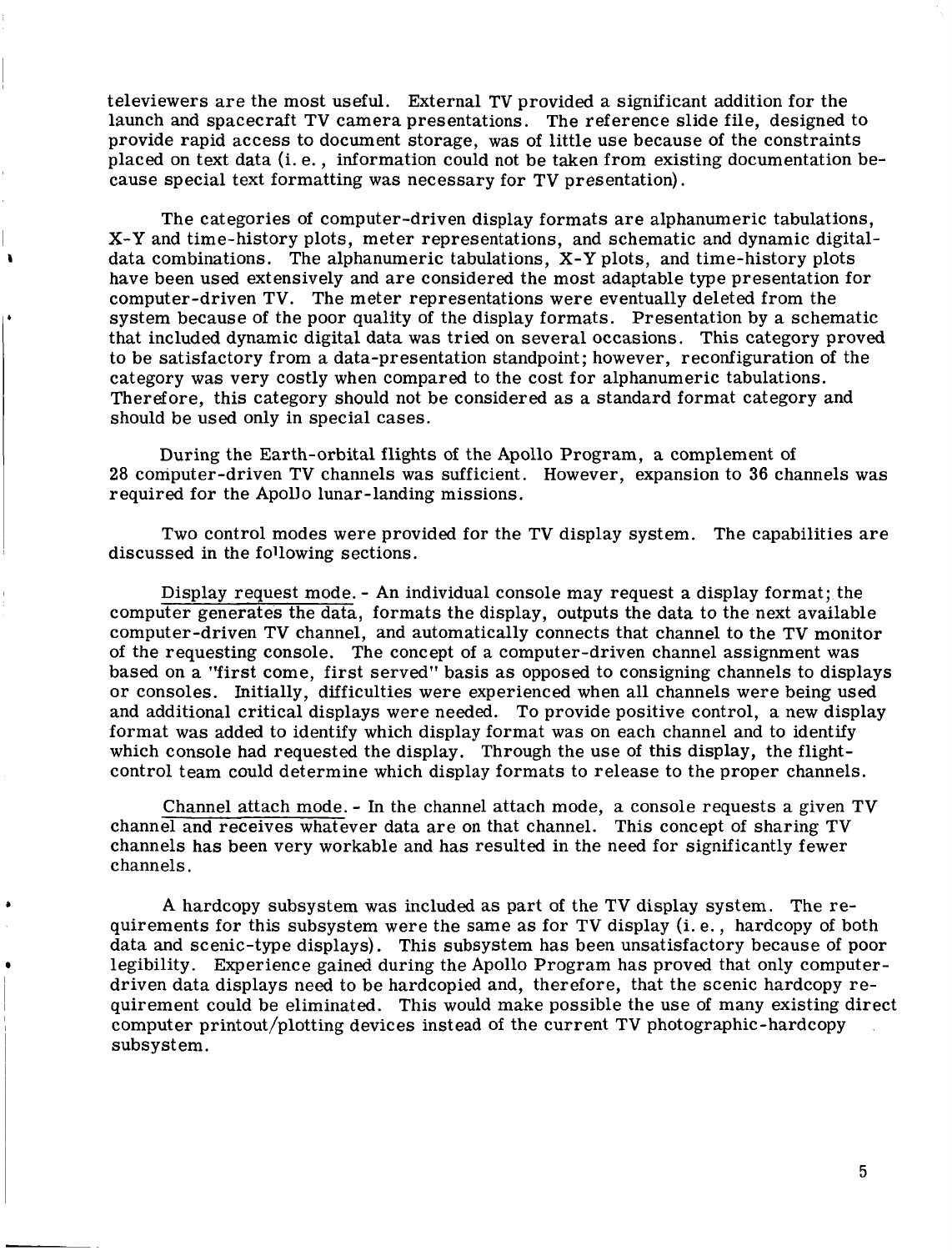#### **Special** - Pu **rpose D** i **splay Devices**

Event modules. - The event module is a special-purpose display device used extensively on consoles. Initially, events were grouped 18 and **36** events per module. The initial concept was to provide only those events on event modules that were applicable to all mission phases; all other event displays were to be provided by the use of the computer-driven TV system because these displays can be released when not in use. However, experience showed that few events met this criterion; therefore, the evolution of the use of event modules during the Gemini and Apollo Programs resulted in the current concept that the prime method of event display is the use of event lights. This concept change caused a significant increase in the size of the event-display hardware and software, including the development of 72-event modules for high-density event display. Because the original system was designed for expansion, no significant problem was encountered. Event-light modules are used extensively, both in the mission operations control room (MOCR) for prime-parameter monitoring and in the staff support rooms for detail-parameter monitoring. The two sources of event drives are the realtime computer complex (the same computer that drives the computer-driven TV channels), which is required for parameters that must be processed or limit sensed at a rate no greater than once per second; and a pulse-code-modulation (PCM) ground station, which is required for high-sample-rate event displays. In the early phases of the Apollo Program, event displays directly from the ground station (i. e., bypassing the computer) were also desired because of a lack of confidence in inline computer systems.

I

Analog strip-chart recorders. - The analog strip-chart recorders were used primarily for detailed analyses of system parameters (especially those requiring high Sample rates) ; therefore, the recorders were in the staff support rooms. These recorders also bypassed the computer and were driven directly out of the PCM ground station. Two strip-chart recorders used in the flight dynamics staff support room (SSR) were an exception because they were used to display guidance parameters that had to be processed by the real-time computer complex. These two strip-chart recorders were viewed by TV; the pickup cameras viewed the strip-chart recorders directly. This TV method of display was very useful and was extended to  $ALSEP$  scientific parameters (i.e., X-, Y-, and Z-axes of the lunar seismometer). More extensive use of TV for the display of analog parameters as a function of time is anticipated. The two methods of TV presentation of analog display investigated for the remainder of the Apollo Program were the use of TV-viewing strip-chart recorders for high-sample-rate presentation and the use of computer-generated time-history plots.

Analog meters. - Experience in the use of analog meters as an end-display device has been interesting, and several conclusions can be made. Initial attempts were made to depict meter-type displays on the computer-driven TV displays. As mentioned in the TV discussion, this method was unsatisfactory and, because proportionately large amounts of computer capacity were required, the method was discontinued. The use of hardware meters increased immediately after the elimination of meter representations on computer-driven TV displays. These hardware meters were driven directly from the PCM ground stations by digital-to-analog converters. **A** common rationale was used regarding the hardware meters, the event-light panels, and the strip-chart recorders. Initially, the users had little confidence in computer-driven displays; therefore, meters driven by the PCM ground station provided a backup to the computer-driven displays. As confidence in the computer displays increased, the number of hardware meters was reduced. The change in meter number and location as the Apollo Program progressed exemplified this increase in confidence. For the AS-201 mission in February 1966,

6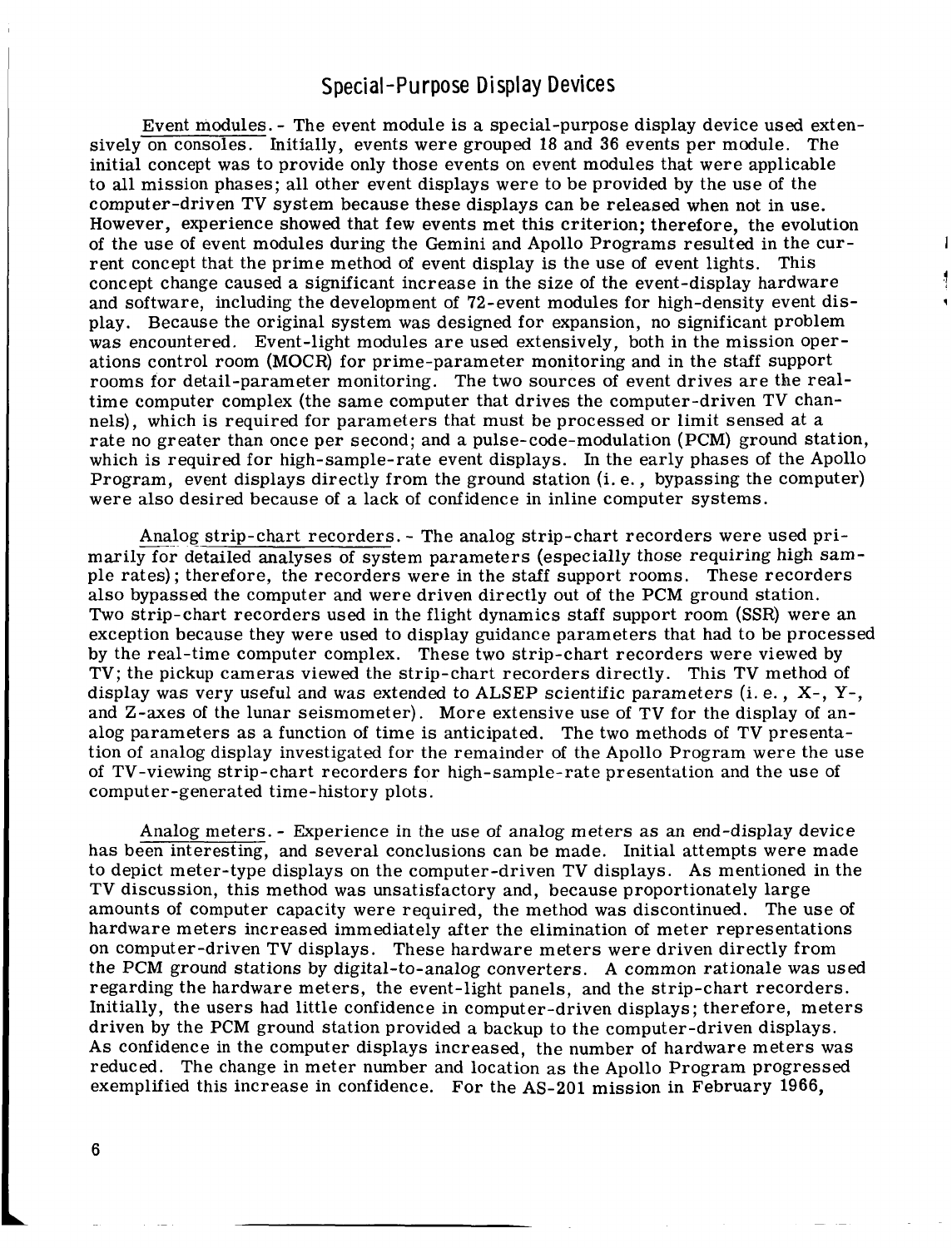which was a Saturn-IB (S-IB) launch-vehicle-only mission, **30** meters were in the MOCR. For the Apollo 5 mission in January 1968, which involved an S-IB launch vehicle and an unmanned LM, the number of meters had increased to 49. For the Apollo 6 mission in April 1968, which involved a C5 launch vehicle and an unmanned CSM, a maximum of 68 meters was reached. At this time, a strong trend developed to move the meters from the MOCR to the staff support rooms. By the time of the Apollo **13** mission in April **1970,** only **43** meters were left when all vehicles were required.

 $\overline{\phantom{a}}$ 

In summary, the following conclusions can be made about meters. Early in the <sup>I</sup>Apollo Program, heavy reliance was placed on meters because of lack of confidence in computers. As the number of vehicles increased during the early missions, the number of meters increased proportionally. Midway through the program, a shift was noted; most of the meters were relegated to the staff support rooms for detail analysis. This shift represented an increase in reliance on the computer-driven TV displays. Finally, a reduction in the number of meters occurred as the staff support rooms relied on the computer-driven TV displays. The last prime use for meters in the Apollo system was for the detailed monitoring of the Saturn launch vehicle, a short-lived, highly active system.

Projection-plotting devices. - The projection-plotting devices were implemented during the Gemini Program. Standard, direct-write X-Y plotboards were used as backup devices because the proj ection-plotting devices were a developmental system, The backup direct-write plotboards were removed early in the Apollo Program after the projection-plotting devices became operational. The projection-plotting devices were used primarily for trajectory displays (e. g. , velocity as a function of flight-path angle plots with limit lines). The devices were also used as general-purpose displays to depict the mission progress (i. e., the relative location of the spacecraft during translunar coast).

Event recorders. - Event recorders provided accurate high-sample-rate time histories of events. Initial implementation for the Apollo Program was a 200-event pen capability in a remotely located equipment room. By the time of the Apollo **11** mission, verification of event occurrence in a time-dependent manner became a necessary task of the vehicle systems SSR; therefore, an additional 400-event pen capability was added in the vehicle systems SSR. These recorders were not collocated with the consoles because of floorspace constraints. Recorder utility would have been improved if the recorders and consoles had been collocated; however, collocation was not considered mandatory because most of the events were duplicated on the console event lights and the computer-driven TV formats.

Unique display devices. - A unique cardioscope display module was used for presentation of astronaut heart waveforms. The cardioscope was chosen instead of the TV because of the high accuracy of waveform that was required. The cardioscope paralleled the same information on strip-chart recorders in the medical **SSR.** Heart and respiration rates were presented on special-purpose digital-read-out modules as part of a unique input-computation system for the flight surgeon. A third category of unique display devices was the event-sequence-override module. The use of these modules was discontinued because many spacecraft systems had different event sequences depending on the mode of system operation. Computer-driven TV was used where event sequences were of interest. The need to override telemetry events diminished as confidence in the spacecraft and ground telemetry systems improved through the use of cross-checking of different parameters.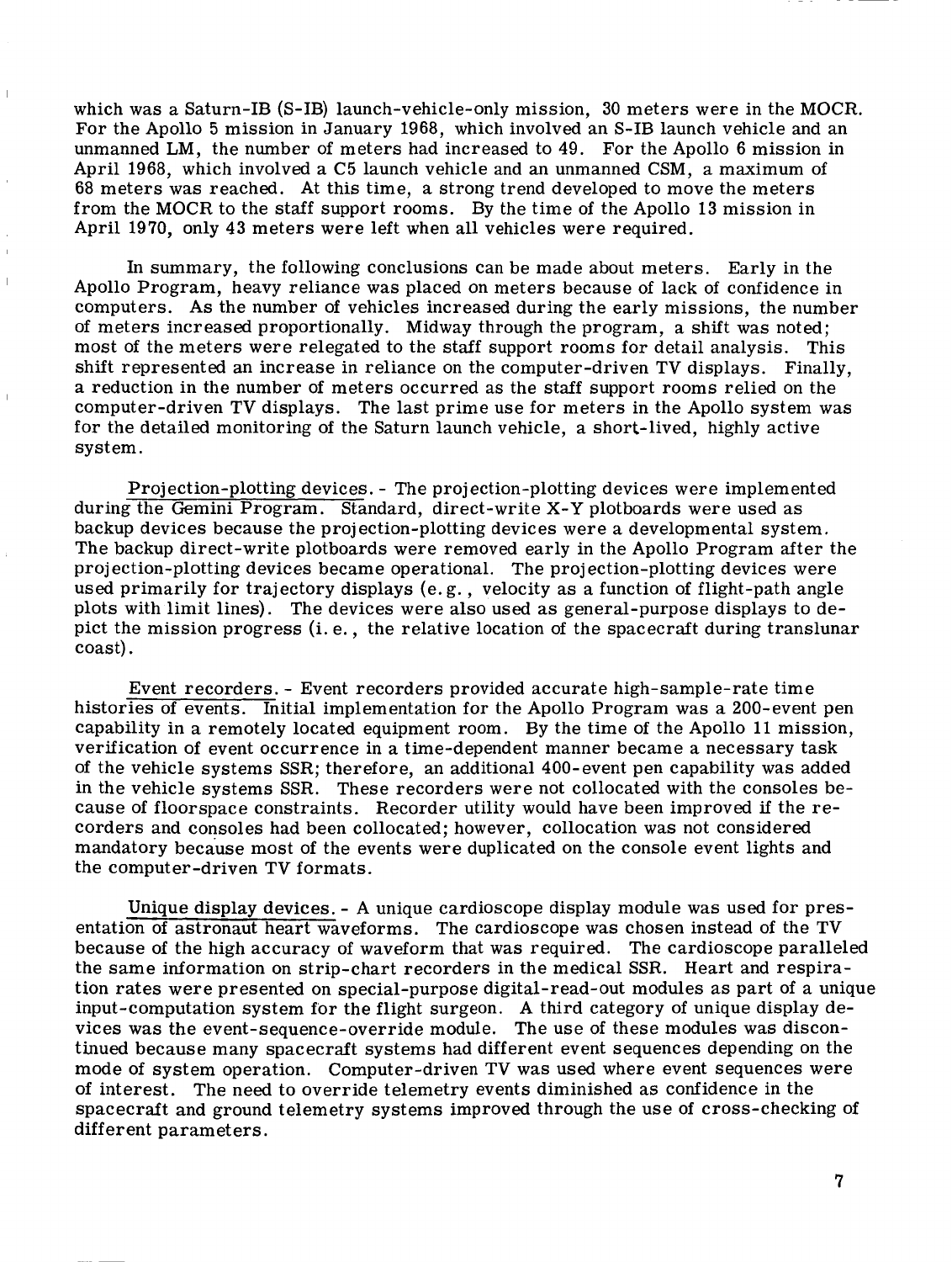#### MANAGEMENT OF GROUND-SYSTEMS CONFl GURATl ON

As used in this report, configuration requirements refer to the specification of the arrangement of the ground-systems data formats, displays, and controls. Because Of the developmental nature of the Apollo Program and the short launch intervals, requirements were levied against the ground systems to provide various degrees of configuration flexibility from mission to mission. Therefore, the configuration requirements were constrained to be within the configuration capability of the original ground system design.

#### Configuration-Requirement Categories

Configuration requirements were divided into **six** categories based primarily on the leadtime needed for the reconfiguration of each category.

1. Callup of remote site facilities and interfaces

**2.** Data-flow format configuration (i. e., the parameters and sample rate in each format, within the constraints given in table I)

**3.** Special data processing of a mathematical nature (e. g., the determination of the fuel volume from pressure and temperature telemetry measurements)

**4.** Command-system configuration (e. g. , the command-execute panel arrangement and the identification of which commands are to be stored in the remote-site computers for mission execution)

5. Display-system configuration (e. g. , the layout of the computer-driven TV display formats and the arrangement of parameters on event panels, meters, and recorders)

6. Intercommunication panel configuration (e.g., access to the various loops and loop arrangement on the panels)

#### Documentation Method

The method of documenting the configuration requirements evolved from a method of writing the requirements in text form, as was done in Project Mercury, to a hybrid method of computer-generated/manual text preparation. The use of computer-generated documentation was valuable where many configuration changes were caused by a developmental flight program such as the Apollo Program (i. e., early missions had few vehicles and simple mission profiles, whereas later missions included more numerous and more highly developed vehicles and complex mission profiles). Three advantages of the computer-generation method were as follows.

1. The computer could sort the requirements efficiently. (The requirements were prepared according to flight-control function, such as all configurations applicable to the CSM guidance function, whereas the implementing organization preferred grouping requirements by system, such as all data-flow configuration requirements.)

**8**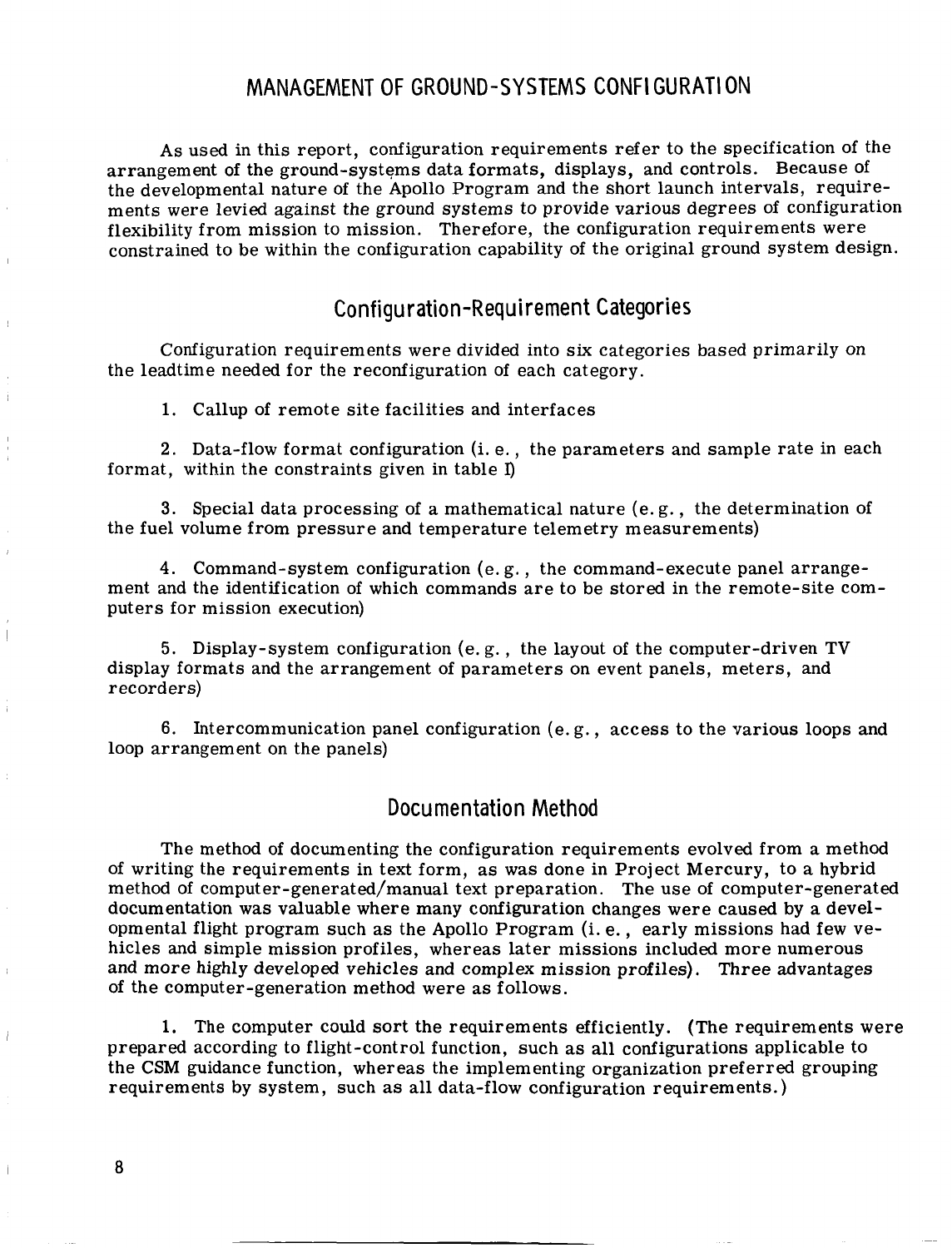**2.** The changes from previous mission configurations were identified easily.

**3.** Maximum use was made of previous mission-configuration requirements with lect in thaving to retype and check the unaffected configurations. Manual text preparation was still required for the specification of new or modified special data-processing requirements.

#### **Single-Point Coordination, Review, and Approval**

Configuration-requirement management was accomplished by one flight-control organization. The responsibilities of this organization were to ensure that schedules were met, policies were applied, requirements were integrated, duplication was avoided, requirements were within the capability of the systems, and late requirements were evaluated from a standpoint of justification and impact.

#### **S** ch **edu** I **es**

The schedule for submittal of configuration requirements began with the initial submittal 10 months before the mission. Final cutoff dates were spaced between 9 months and 1 month before the mission, depending on the requirement category. (Changes to the data-flow formats were terminated at 9 months premission, changes to special data-processing requirements were terminated at 8 months premission, and all configurations were terminated at 1 month premission. ) Generally, these requirement cutoff dates were a result of the leadtime necessary to implement and check out that requirement category; however, the last date at 1 month premission was to ensure that training integrity was not affected by changing the system configuration.

The most significant configuration-requirement problem experienced during the Apollo Program was the long leadtime associated with three requirement categories. These categories were the most important ones from a vehicle-systems-monitoring standpoint (i. *e.,* data-flow format configuration at 9 months premission and special data processing and computer-driven TV displays at 8 months premission). The most significant factor causing the long leadtimes was the design approach applied in the groundsystems software programs. Although the design approach provided for mission-tomission reconfiguration, extensive program checkout also was necessary to ensure reliability. Three additional Apollo Program factors combined with the long leadtime to cause many requirements to be eliminated or delayed until later in the program. These three factors were the short launch interval between missions, the large volume of requirements, and the late changes to the flight vehicles or mission profiles after the ground-system-requirement cutoff dates had passed. As experienced during Project Mercury and the Gemini Program, a large volume of configuration changes occurred. This occurrence is characteristic of a developmental program wherein each successive flight is more complex than the preceding one, and the program includes different mission profiles and vehicles. Generally, the requirements that were eliminated or delayed until later in the program had less than mandatory justification. Late mandatory requirements consumed a large portion of the available manpower and computer-hour resources because of extensive coordination and retesting. Consequently, even more nonmandatory requirements often were eliminated or delayed, and flight-control procedures in turn were changed late in the premission preparation and training cycle.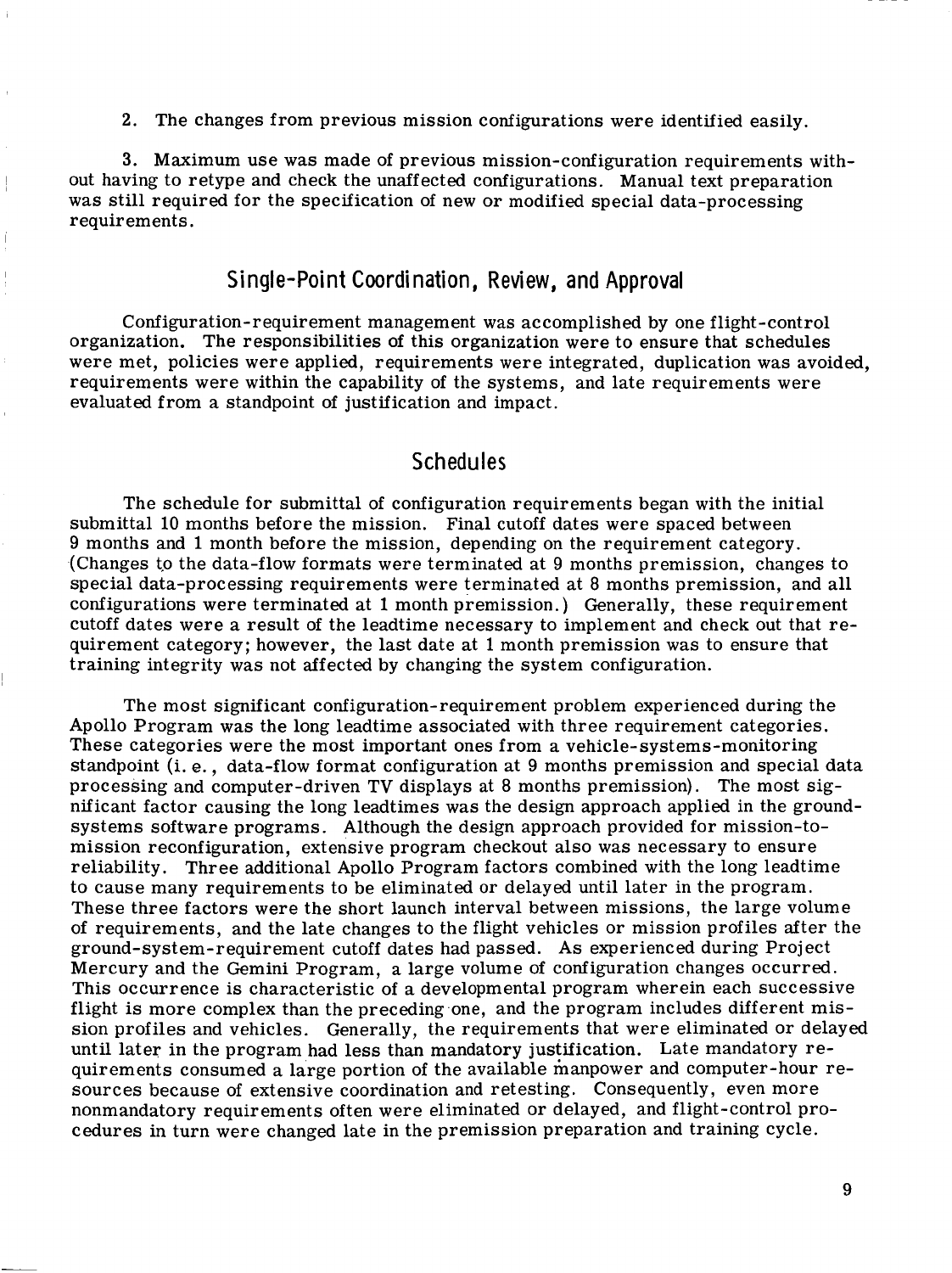#### **CONCLUDING REMARKS**

The development of both manned and unmanned remote-site computer programs caused an excessive program-development workload. Initially, this excessive workload resulted in deficient program content and reliability. When the communication satellites provided reliable worldwide coverage, the manned remote sites were eliminated; the result was highly reliable and satisfactory remote-site programs. The concept of "display only a few parameters with rapid access to all others" proved to be both feasible and desirable. The amount of data that had to be monitored simultaneously and, therefore, the sizing of the data processing, control, and display systems were proportional to the number of vehicles that were active simultaneously. The number of hardware display devices required to back up the computer-driven displays was inversely proportional to the level of experience the user organization had in using computer systems. A strong trend toward computer-driven displays occurred as experience and confidence were gained. This trend resulted in a significant improvement in the ability to monitor the mission.

The concept of a balance between general-purpose and special-purpose display devices was valid. As the size of the total display system was increased, the balance was maintained with a slight shift in favor of the general-purpose devices. When new mission-control functions were introduced  $(e, g, \ldots, g)$  scientific-experiment operations), the shift was strongly toward special-purpose display devices; however, as experience was gained, the shift reversed in favor of the general-purpose devices. The choice of television as the general-purpose display system provided excellent flexibility of real-time information-presentation techniques, data sources, and display distribution. An additional type of general-purpose display device oriented toward near-real-time and historyinformation display (i. e., microfilm) was considered. An evaluation of television display sources indicated that the most useful sources were the computer-driven displays and the opaque televiewer, whereas the reference slide file was unsatisfactory because **of** unique formatting constraints that were incompatible with standard documentation. An evaluation of television display format techniques indicated that alphanumeric tabulations and plots were most useful. A systems schematics presentation with dynamic digital data was a good presentation technique, but its reconfiguration was costly. Because the meter pictorial technique was unsatisfactory, it was discontinued. The two methods of computer-driven television display access (display request and channel attach) operated well and reduced the size and cost of the display system. The requirement to hardcopy scenic television displays resulted in an unsatisfactory hardcopy system. Experience has shown that the elimination of this requirement is acceptable and facilitates the use of existing high-quality direct computer printout/plotting devices.

The application of computer-generated documentation to configuration requirements was beneficial in the Apollo Program and is expected to be beneficial for any complex developmental flight program. The coordination, review, and approval of configuration requirements by a single-point operations organization was appropriate to a developmental flight program such as the Apollo Program. However, the benefits of computergenerated documentation and the advantages of configuration-requirement management by a single-point operations organization would be reduced greatly for an "all-up" program such as Skylab.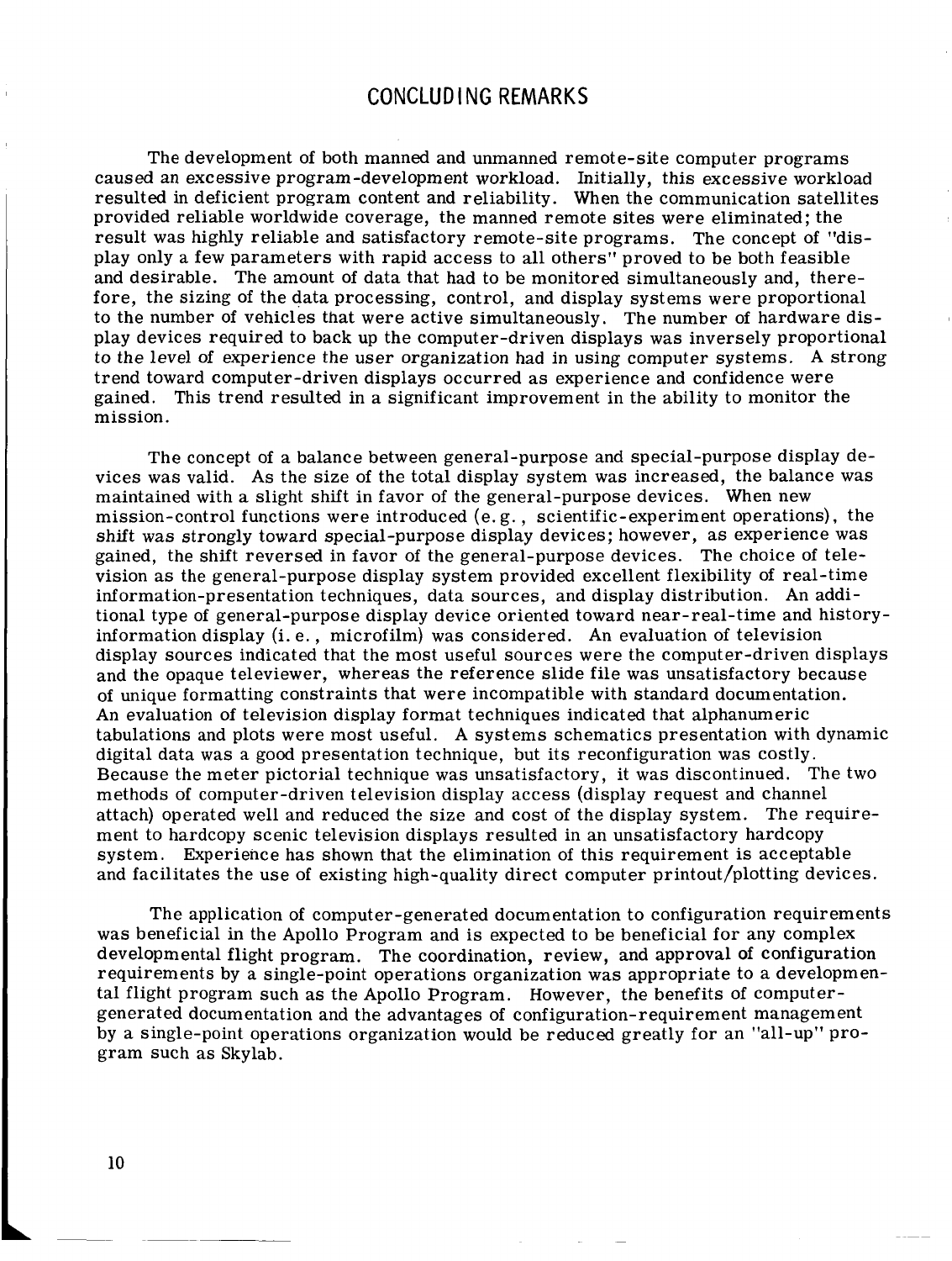A large volume of configuration-requirement changes should be anticipated in any developmental flight program. The long leadtimes for configuration requirements were a significant problem in the Apollo Program. The leadtime is dependent on the initial design approach. Increased emphasis should be placed on this factor (i. e., rapid reconfiguration, especially in the software systems) during the systems-design phase of future flight programs. Two concepts tried in the Apollo Program are applicable: the modular or table fill-in approach, which reduces or eliminates the need for extensive program checkout after each reconfiguration; and the "universal" design approach, which does not require reconfiguration (e. g., the manual-select keyboard for television display access and the digital-select matrix for the universal command system).

Lyndon B. Johnson Space Center National Aeronautics and Space Administration Houston, Texas, January 30, 1974 956-22-00-00-72